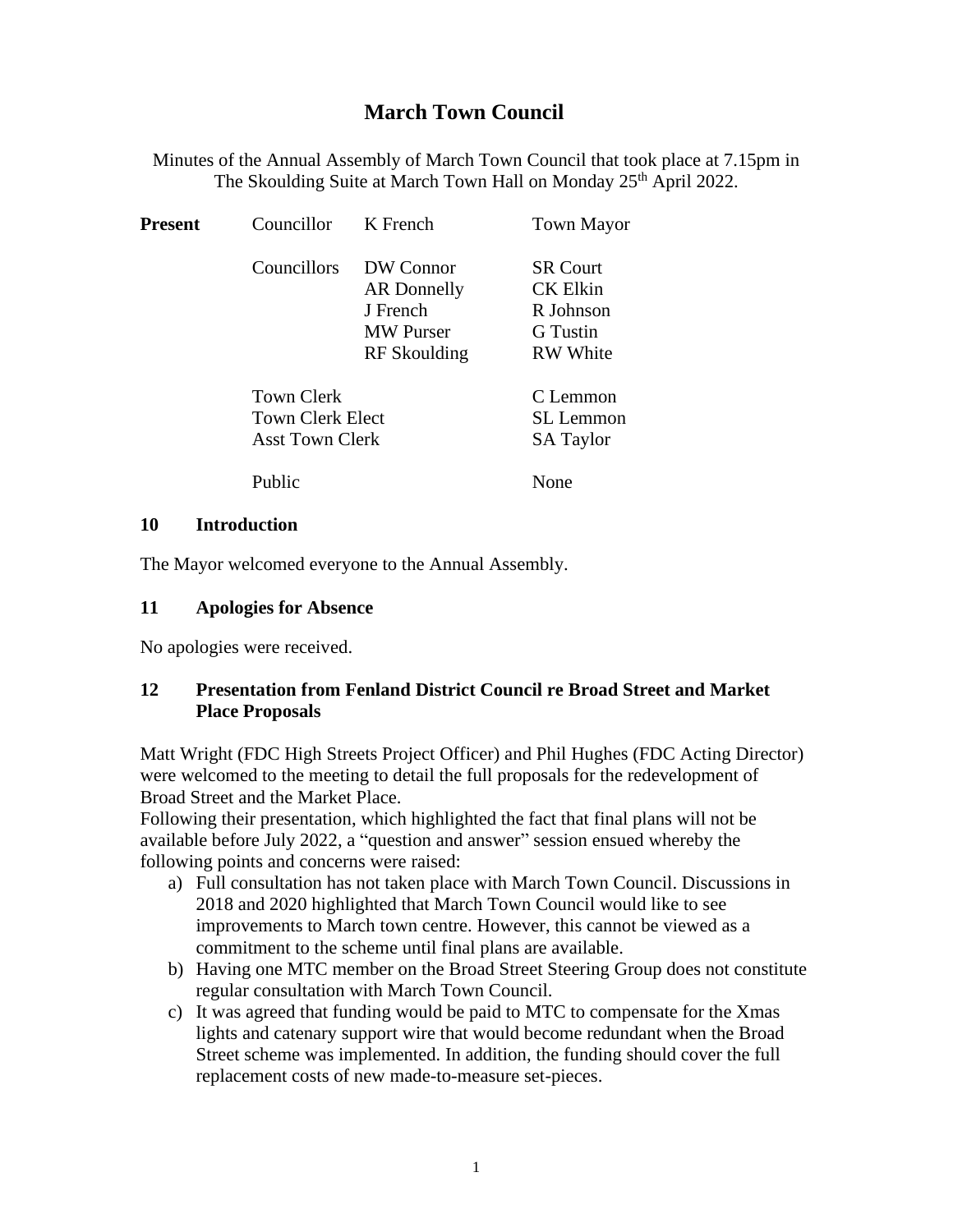- d) The height of replacement street lights had not yet been determined and, as such, it was not yet known how suitable such lighting would be in supporting the Xmas lights. It must be ensured that this lighting is equipped with suitable time-switches and sockets.
- e) Christmas lighting in Broad Street would be lost for at least one season whilst construction works were underway.
- f) Full consultation has not taken place with the shops. It would appear that the only conversations that FDC has had with the shops is to enquire whether their premises had rear delivery entrances or cellars.
- g) The scheme has not taken into account the 3,000+ houses that are likely to be built in March in the next 20 years. This is likely to equate to 6,000+ extra vehicles within the town.
- h) The scheme actually provides less car parking spaces in the immediate area than are currently available and Fenland does not have a viable public transport system or alternative routes around the town to compensate for this.
- i) The FDC Officers could not provide details as to when the traffic study to support the scheme was undertaken, at what time of day it was undertaken or whether it was within or outside of school term time. It was felt that this information should have been readily available.
- j) Because of escalating building costs, the extent of the works contained within the scheme could not be guaranteed and may have to be scaled back to fit the budget available.
- k) Discussions between the Middle Level Commissioners and FDC have only just commenced in spite of the various permissions required from this authority.
- l) FDC Officers suggested that "pop-up" cafes could be introduced in the pedestrianised area. It was felt that this idea completely conflicted with the premise of supporting local businesses when we already have an abundance of cafes/eateries within the town centre.
- m) March Town Councillors did not accept the premise that it was too late to undertake further consultation and would not accept an Officer led fait accompli.
- n) In particular, it was stressed that consultation and communication with the general public was essential because extremely negative feedback was emanating therefrom.
- o) It was agreed that FDC should create an exhibition at the library or within a town centre vacant shop to publicise the scheme since consultation to date had been sadly lacking. However, Officers were criticised for suggesting that there would be no staff available to man such exhibition. Phil Hughes was requested to email the Town Clerk with full details of his proposals for such exhibition(s).
- p) Public consultation as an online exercise only was not deemed satisfactory by MTC. Furthermore, failing to advertise such online consultation further reduced its effectiveness.
- q) There was a general consensus between March Town Councillors that no scheme and the loss of funding was preferable to a poorly managed scheme that was not in the best interests of March.

At the conclusion of the "question and answer" session, the FDC Officers were thanked by the Mayor and left the meeting at 8.55pm.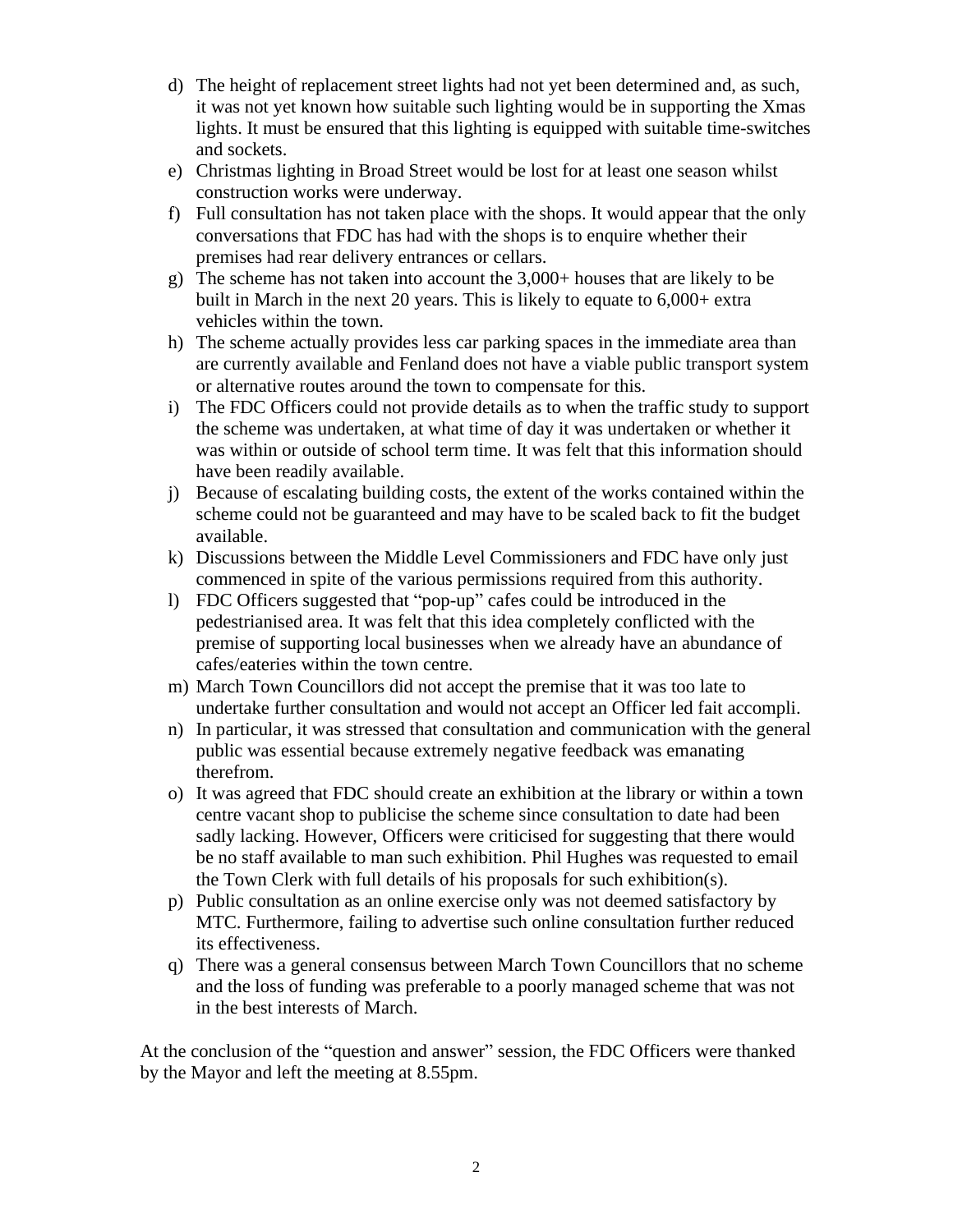# **13 Minutes of the Annual Assembly held 26 th April 2021**

The minutes of the 2021 Annual Assembly, as previously circulated, were accepted by the meeting.

# **14 Matters Arising from the above Minutes**

There were no matters arising.

### **15 Report of the Town Mayor for 2021 / 2022 and the Mayor's Charity Donations**

The Mayor's report was accepted by the meeting and is attached to these minutes as Appendix A (1 page).

It was also noted that the Mayor had distributed four cheques from the Mayors Charity Account during the year totalling £1,050.00p to causes of her choice.

Unfortunately, the year has again been blighted by the Coronavirus epidemic and the Mayor has been unable to attend many events or hold any fund-raising activities. The Mayor's Charity Account is attached (Appendix  $B - 1$  page).

# **16 Written Report of the Town Clerk for 2020 / 2021**

The written report of the Town Clerk, as previously circulated, was accepted by the meeting (see Appendix  $C - 3$  pages).

# **17 Affirmation re Mayor's Allowances**

The Mayor, Councillor Kim French, affirmed that the Mayoral expenses received during this and her previous year of office and totalling £3,150.00p per annum had been fully expended in the execution of her Mayoral duties.

### **18 Resolution to Approve the Annual Governance Statement**

It was noted that the Personnel and Administrative Sub-Committee had undertaken a full review of the effectiveness of our systems of internal control on 11<sup>th</sup> January 2022. It had also fully reviewed all general risks likely to be faced by March Town Council and all procedures included within the MTC risk assessment document. All the findings were ratified by Full Council on 7<sup>th</sup> February 2022.

Members re-affirmed their approval of the procedures adopted to satisfy themselves of the effectiveness of the systems of internal control currently in place.

The Annual Governance Statement was then discussed as follows:

- a) Its contents were reviewed and completed as appropriate.
- b) It was proposed by Councillor Skoulding and seconded by Councillor J French, with all in favour, that its contents were approved.
- c) The resolution to accept the Annual Governance Statement was, therefore, unanimously approved.
- d) The Clerk and Chairman duly signed and dated such Statement.